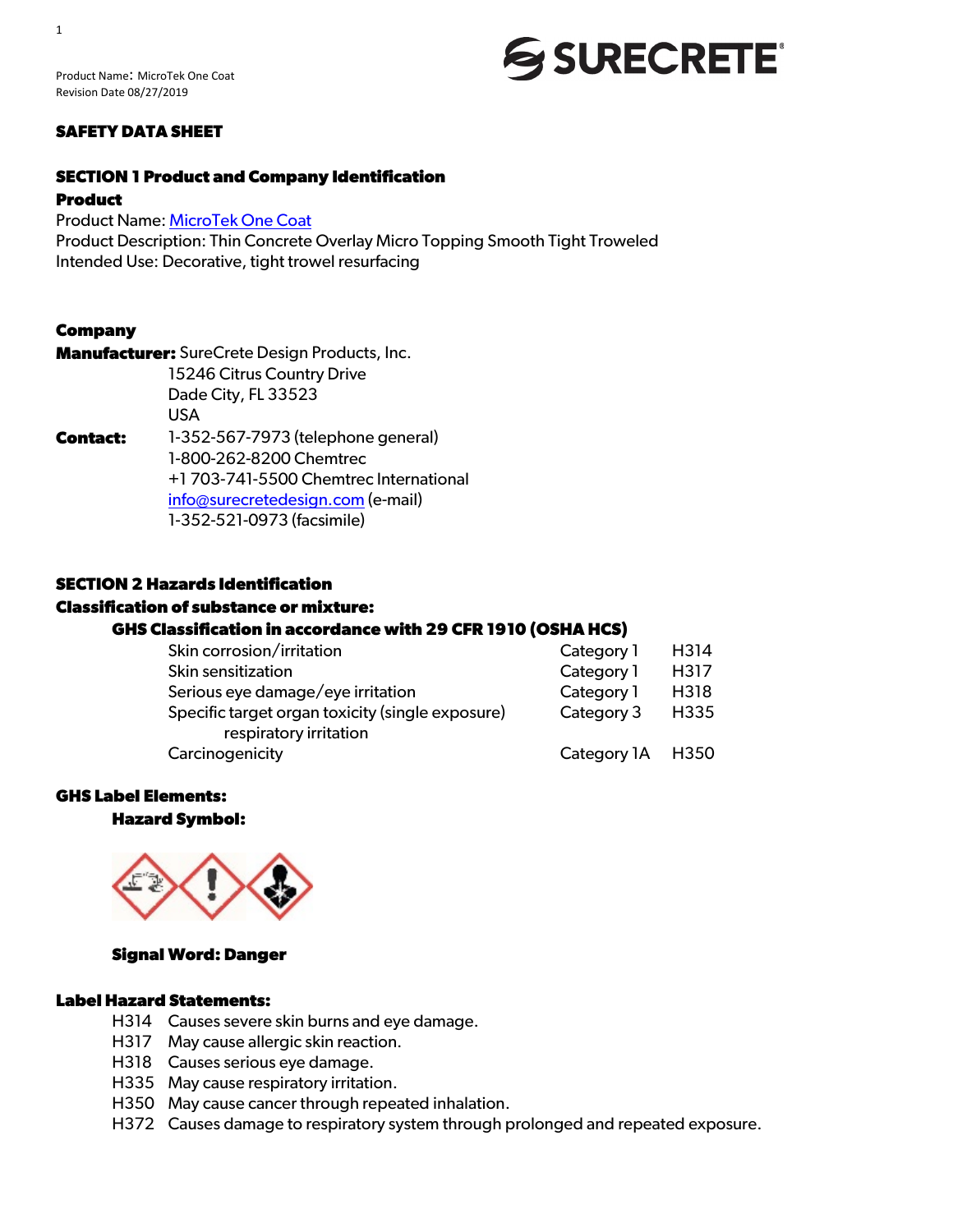Product Name: MicroTek One Coat Revision Date 08/27/2019

#### **Label Precautionary statements:**

- P201 Obtain special instructions before use.
- P202 Do not handle until all safety precautions have been read and understood.
- P260 Do not breathe dust.
- P264 Wash thoroughly after handling this product.
- P270 Do not eat, drink or smoke while handling this product.
- P271 Use only outdoors or in a well ventilated area.
- P280 Wear eye protection, protective clothing, protective gloves.
- P284 Wear respiratory protection.
- P301+330+331 IF SWALLOWED Rinse mouth. DO NOT induce vomiting. Immediately call poison center/physician.
- P303+361+353 IF ON SKIN (or hair) Immediately take off all contaminated clothing. Rinse skin with water/shower. Immediately call poison center/physician. Wash contaminated clothing before reuse.
- P304+P340 IF INHALED Remove victim to fresh air and in a position comfortable for breathing.
- P342+P313 If experiencing respiratory symptoms: Get medical attention.
- P305+P351+P338 IF IN EYES Rinse cautiously with water for several minutes. Remove contact lenses if present and easy to do – continue rinsing.
- P337+P310 If eye irritation persists: Immediately call a POISON CENTER/doctor.
- P333+313 If skin irritation or a rash occurs: Get medical attention.
- P363 Wash contaminated clothing before reuse.
- P501 Dispose of contents/container to an approved waste disposal plant.

### **Other hazards which do not result in classification or are not covered by the GHS:** May form combustible

dust concentrations in the air.

#### **Hazard Ratings**

|             | health | flammability | reactivity |
|-------------|--------|--------------|------------|
| <b>HMIS</b> |        |              |            |
| <b>NFPA</b> |        |              |            |

#### **SECTION 3 Composition / Information on Ingredients**

This material is regulated as a mixture

| <b>Ingredient</b>             | CAS#       | EC#       | % (by weight) |
|-------------------------------|------------|-----------|---------------|
| <b>Hazardous</b>              |            |           |               |
| <b>Portland Cement type 1</b> | 65997-15-1 | <b>ND</b> | $35%$         |
| Crystalline silica quartz     | 14808-60-7 | <b>ND</b> | $<$ 34%       |
| Calcium Oxide                 | 1305-78-8  | <b>ND</b> | $<$ 2%        |
| Non hazardous                 |            |           |               |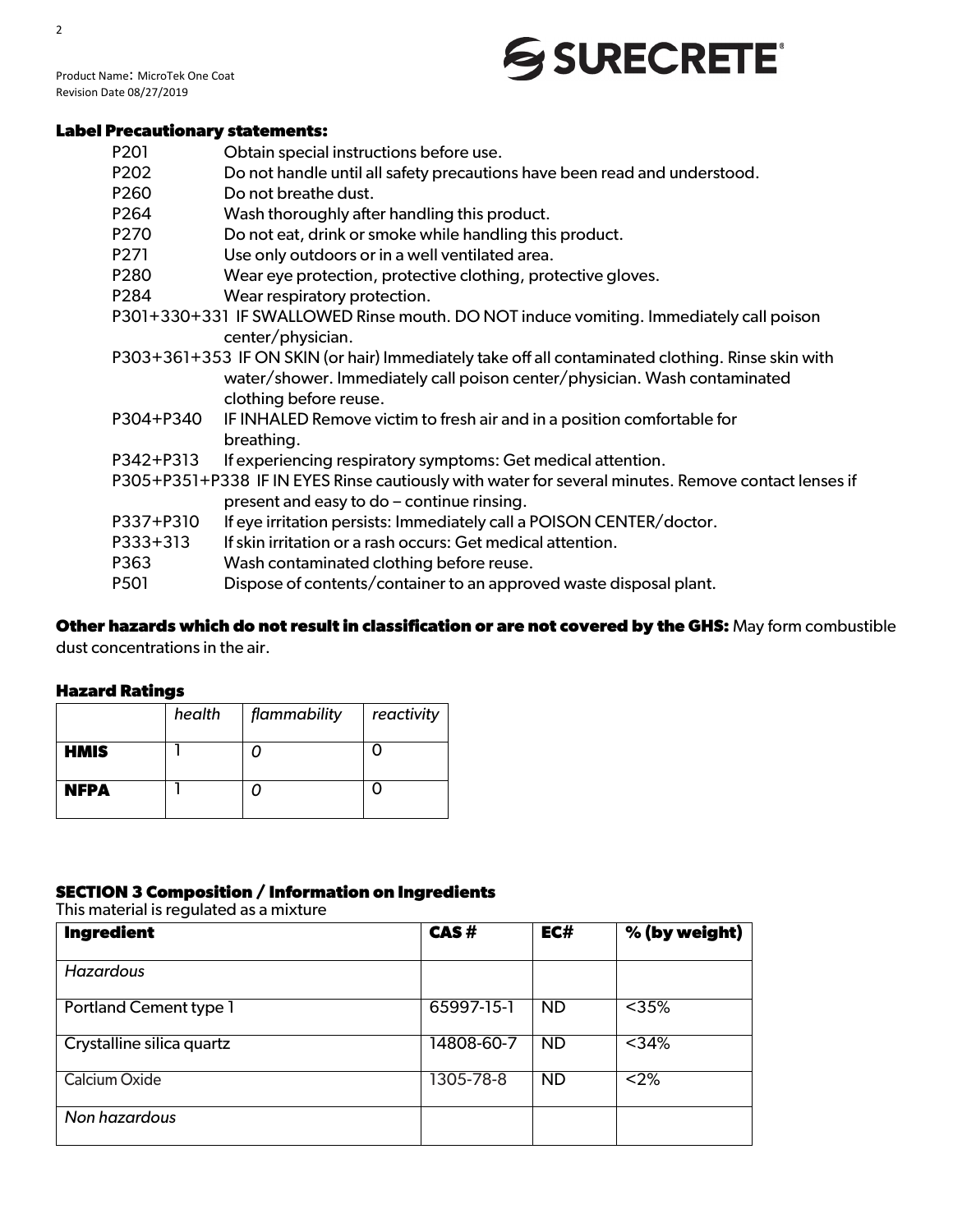| $\Lambda$ O<br>_<br>secret<br>r |
|---------------------------------|
| . . aue -<br>70                 |
|                                 |
|                                 |

The exact percentage (concentration) of composition has been withheld as a trade secret.

#### **SECTION 4 First Aid Measures**

**Eye Contact:** Get medical attention immediately. Call a poison center or physician. Immediately flush eyes with plenty of water, occasionally lifting the upper and lower eyelids. Check for and remove any contact lenses. Continue to rinse for at least 20 minutes. Chemical burns must be treated promptly by a physician.

**Skin Contact:** Get medical attention immediately. Heavy exposure to portland cement dust, wet concrete or associated water requires prompt attention. Quickly remove contaminated clothing, shoes, and leather goods such as watchbands and belts. Quickly and gently blot or brush away excess portland cement. Immediately wash thoroughly with luke-warm, gently flowing water and non-abrasive pH neutral soap. Seek medical attention for rashes, burns, irritation, dermatitis and prolonged unprotected exposures to wet cement, cement mixtures or liquids from wet cement. Burns should be treated as caustic burns. Portland cement causes skin burns with little warning. Discomfort or pain cannot be relied upon to alert a person to a serious injury. You may not feel pain or the severity of the burn until hours after the exposure. Chemical burns must be treated promptly by a physician. In the event of any complaints or symptoms, avoid further exposure.

**Inhalation:** Seek medical help if coughing or other symptoms persist. Inhalation of large amounts of portland cement requires immediate medical attention. Call a poison center or physician. Remove victim to fresh air and keep at rest in a position comfortable for breathing. If the individual is not breathing, if breathing is irregular or if respiratory arrest occurs, provide artificial respiration or oxygen by trained personnel. It may be dangerous to the person providing aid to give mouth-to-mouth resuscitation. If unconscious, place in recovery position and get medical attention immediately. Maintain an open airway.

**Ingestion:** Get medical attention immediately. Call a poison center or physician. Have victim rinse mouth thoroughly with water. DO NOT INDUCE VOMITING unless directed to do so by medical personnel. Remove victim to fresh air and keep at rest in a position comfortable for breathing. If material has been swallowed and the exposed person is conscious, give small quantities of water to drink. Have victim drink 60 to 240 mL (2 to 8 oz.) of water. Stop giving water if the exposed person feels sick as vomiting may be dangerous. If vomiting occurs, the head should be kept low so that vomit does not enter the lungs. Chemical burns must be treated promptly by a physician. Never give anything by mouth to an unconscious person. If unconscious, place in recovery position and get medical attention immediately. Maintain an open airway.

#### **Most important symptoms and effects, both acute and delayed:**

**Eye contact:** causes serious eye damage. **Inhalation:** may cause respiratory irritation. **Skin contact:** causes severe burns. May cause an allergic skin reaction. **Ingestion:** may cause burns to mouth, throat and stomach.

#### **Over-exposure signs/symptoms:**

**Eye contact:** pain, watering and redness.

**Inhalation:** respiratory tract irritation and coughing.

**Skin contact:** pain or irritation, redness and blistering may occur, skin burns, ulceration and necrosis may occur.

**Ingestion:** stomach pains.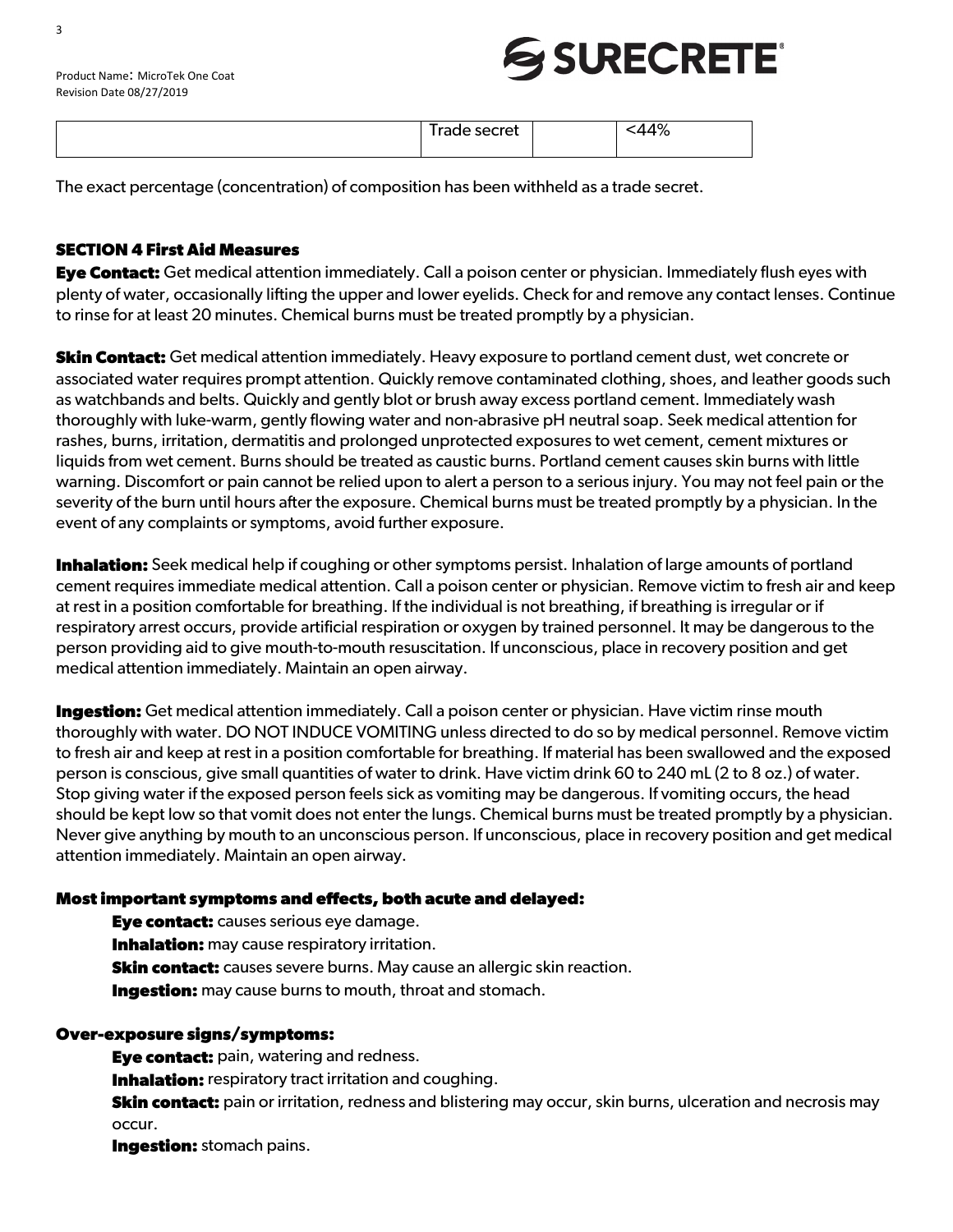Product Name: MicroTek One Coat Revision Date 08/27/2019

#### **Potential chronic health effects:**

Long-term exposure to high concentrations of crystalline silica quartz may cause cancer. Long-term exposure to high concentrations of dust containing iron oxide can cause a benign condition termed "pulmonary siderosis." This condition is not associated with any physical impairment of lung function.

**Note to physician:** Treat symptomatically. Contact poison treatment specialist immediately if large quantities have been ingested or inhaled.

#### **SECTION 5 Fire Fighting Measures**

**Extinguishing Media:** Water spray, alcohol resistant foam, Dry Chemical or CO<sub>2</sub> appropriate for surrounding materials.

**Special Hazards:** Burning produces noxious and toxic fumes. Oxides of carbon.

**Unusual Fire and Explosion Hazard:** Dust may form explosive mixture with air. Electrostatic charging is possible.

**Advice for firefighters:** Wear self-contained breathing apparatus for firefighting if necessary.

**Further information:** Use water spray to cool unopened containers.

#### **SECTION 6 Accidental Release Measures**

**Personal precautions:** Avoid dust generation. Eliminate all sources of ignition. Keep unnecessary and unprotected personnel away from spill. Do not touch or walk through spilled material. Put on appropriate protective equipment.

**Environmental precautions:** Avoid dispersal of spilled material and runoff from contact with soil, waterways, drains and sewers.

**Methods for clean-up:** Dry spills may be scooped up. Attempt to prevent dry product (dust) from becoming airborne. Wet product may be scraped up and placed in appropriate disposal containers. Allow wet product to dry before disposal. Do not flush down drains.

#### **SECTION 7 Handling and Storage**

**Handling:** Avoid contact with eyes, skin, and clothing. Promptly remove dusty clothing or clothing that has become wet with the mixed product. Launder clothing before reuse. Wash thoroughly after exposure to product. Avoid formation of dust - dust may form explosive mixture with air. Avoid dust deposit, remove dust regularly. Take precautionary measures against electrostatic charging. Keep away from open flames, heat and sparks.

**Conditions of safe storage, including any incompatibilities:** Store product in a cool, dry, ventilated area. Prevent against physical damage and moisture. Normal temperatures and pressures do not affect the material. Wet portland cement is alkaline. As such it is incompatible with acids, ammonium salts and aluminum metal. Wet portland cement can cause severe chemical burns; do not get inside clothing, boots, shoes, or gloves.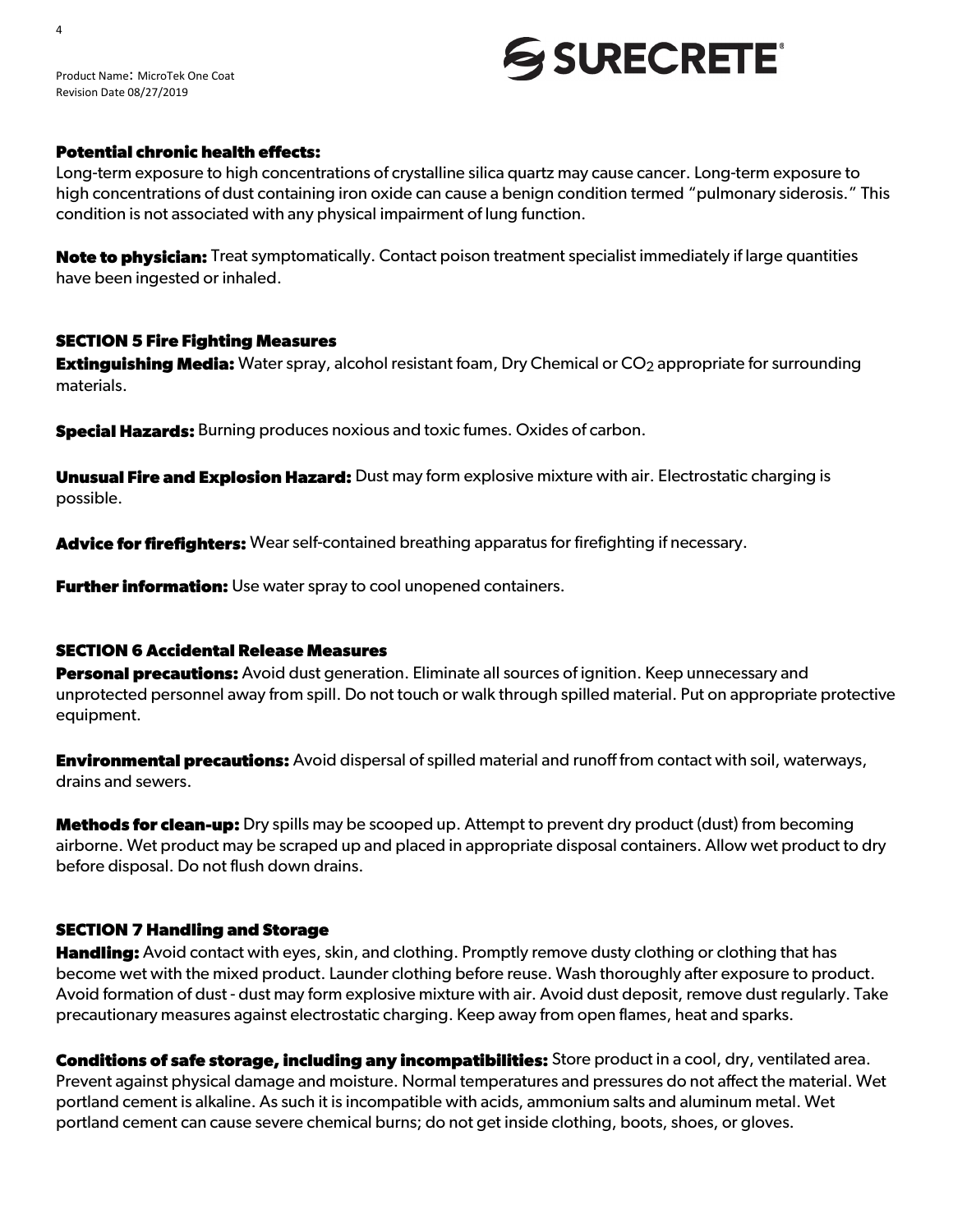Product Name: MicroTek One Coat Revision Date 08/27/2019

#### **SECTION 8 Exposure Control / Personal Protection Exposure limit values:**

| <b>Component</b>                         |            | <b>Value / Source</b>                                       |                                                             |                  |
|------------------------------------------|------------|-------------------------------------------------------------|-------------------------------------------------------------|------------------|
|                                          |            |                                                             |                                                             |                  |
| <b>Portland cement</b>                   | <b>TLV</b> | $1 \,\mathrm{mg/m^3}$ (respirable fraction)                 | No data available                                           | <b>ACGIH</b>     |
| 65997-15-1                               |            | 8 h                                                         |                                                             |                  |
| <b>Portland cement</b>                   | <b>REL</b> | $5 \,\mathrm{mg/m^3}$ (respirable fraction)                 | $10 \,\mathrm{mg/m^3}$ (total dust)                         | <b>NIOSH</b>     |
| 65997-15-1                               |            | 10 <sub>h</sub>                                             | 10 <sub>h</sub>                                             |                  |
| Portland cement                          | <b>TWA</b> | $5 \,\mathrm{mg/m^3}$ (respirable fraction)                 | $15 \,\mathrm{mg/m^3}$ (total dust)                         | <b>OSHA PEL</b>  |
| 65997-15-1<br>Crystalline Silica, quartz | <b>TWA</b> | 8 h<br>.05 mg/m <sup>3</sup> (respirable fraction)          | 8 <sub>h</sub><br>No data available                         | <b>NIOSH REL</b> |
| 14808-60-7                               |            | 10 <sub>h</sub>                                             |                                                             |                  |
| Crystalline Silica, quartz               | <b>TWA</b> | $.025$ mg/m <sup>3</sup> (respirable frac-                  | No data available                                           | <b>ACGIHTLV</b>  |
| 14808-60-7                               |            | tion)                                                       |                                                             |                  |
|                                          |            | 8 <sub>h</sub>                                              |                                                             |                  |
| Crystalline Silica, quartz               | <b>TWA</b> | $10 \,\mathrm{mg/m^3}$ divided by $\%$ SiO <sub>2</sub> + 2 | $30 \,\mathrm{mg/m^3}$ divided by $\%$ SiO <sub>2</sub> + 2 | <b>OSHA PEL</b>  |
| 14808-60-7                               |            | (respirable fraction)                                       | (total dust)                                                |                  |
| <b>Calcium Oxide</b>                     | <b>TWA</b> | $2 \,\mathrm{mg/m^3}$                                       | No data available                                           | <b>ACGIHTLV</b>  |
| 1305-78-8                                |            | 8 <sub>h</sub>                                              |                                                             |                  |
| Calcium Oxide                            | <b>TWA</b> | $2 \,\mathrm{mg/m^3}$                                       | No data available                                           | <b>NIOSH REL</b> |
| 1305-78-8                                |            | 10 <sub>h</sub>                                             |                                                             |                  |
| <b>Calcium Oxide</b>                     | <b>TWA</b> | $5 \,\mathrm{mg/m^3}$                                       | No data available                                           | <b>OSHA PEL</b>  |
| 1305-78-8                                |            | 8 <sub>h</sub>                                              |                                                             |                  |
| Limestone                                | <b>TWA</b> | $5 \,\mathrm{mg/m^3}$ (respirable fraction)                 | $10 \,\mathrm{mg/m^3}$ (total dust)                         | <b>NIOSH REL</b> |
| 1317-65-3                                |            | 10 <sub>h</sub>                                             | 10 <sub>h</sub>                                             |                  |
| Limestone                                | <b>TWA</b> | $5 \,\mathrm{mg/m^3}$ (respirable fraction)                 | $15 \,\mathrm{mg/m^3}$ (total dust)                         | <b>OSHA PEL</b>  |
| 1317-65-3                                |            | 8h                                                          | 8h                                                          |                  |
| Magnesium Oxide                          | <b>TWA</b> | $10 \,\mathrm{mg/m^3}$ (respirable fraction)                | No data available                                           | <b>ACGIHTLV</b>  |
| 1309-48-4                                |            | 8 <sub>h</sub>                                              |                                                             |                  |
| <b>Magnesium Oxide</b>                   | <b>TWA</b> | No data available                                           | $15 \,\mathrm{mg/m^3}$ (total dust)                         | <b>OSHA PEL</b>  |
| 1309-48-4                                |            |                                                             | 8h                                                          |                  |
| Gypsum                                   | <b>TWA</b> | $10 \,\mathrm{mg/m^3}$ (respirable fraction)                | No data available                                           | <b>ACGIHTLV</b>  |
| 13397-24-5                               |            | 8h                                                          |                                                             |                  |
| Gypsum                                   | <b>TWA</b> | $5 \,\mathrm{mg/m^3}$ (respirable fraction)                 | $10 \,\mathrm{mg/m^3}$ (total dust)                         | <b>NIOSH REL</b> |
| 13397-24-5                               |            | 8 <sub>h</sub>                                              | 8 <sub>h</sub>                                              |                  |
| Gypsum                                   | <b>TWA</b> | $5 \,\mathrm{mg/m^3}$ (respirable fraction)                 | $15 \,\mathrm{mg/m^3}$ (total dust)                         | <b>OSHA PEL</b>  |
| 13397-24-5                               |            | 8h                                                          | 8h                                                          |                  |
| Kaolin                                   | <b>PEL</b> | $15 \,\mathrm{mg/m^3}$ (inhalable dust)                     | $5 \,\mathrm{mg/m^3}$ (respirable dust)                     | <b>OSHA</b>      |
| 1332-58-7                                |            |                                                             |                                                             |                  |
| Kaolin                                   | <b>TWA</b> | $2 \,\mathrm{mg/m^3}$ (respirable dust)                     | No data available                                           | <b>ACGIH</b>     |
| 1332-58-7                                |            |                                                             |                                                             |                  |

#### **Exposure Controls**

*Appropriate engineering controls:* Use mechanical ventilation (dilution and local exhaust) to control exposure within applicable limits. Avoid actions that cause dust to become airborne.

#### **Personal Protective Equipment**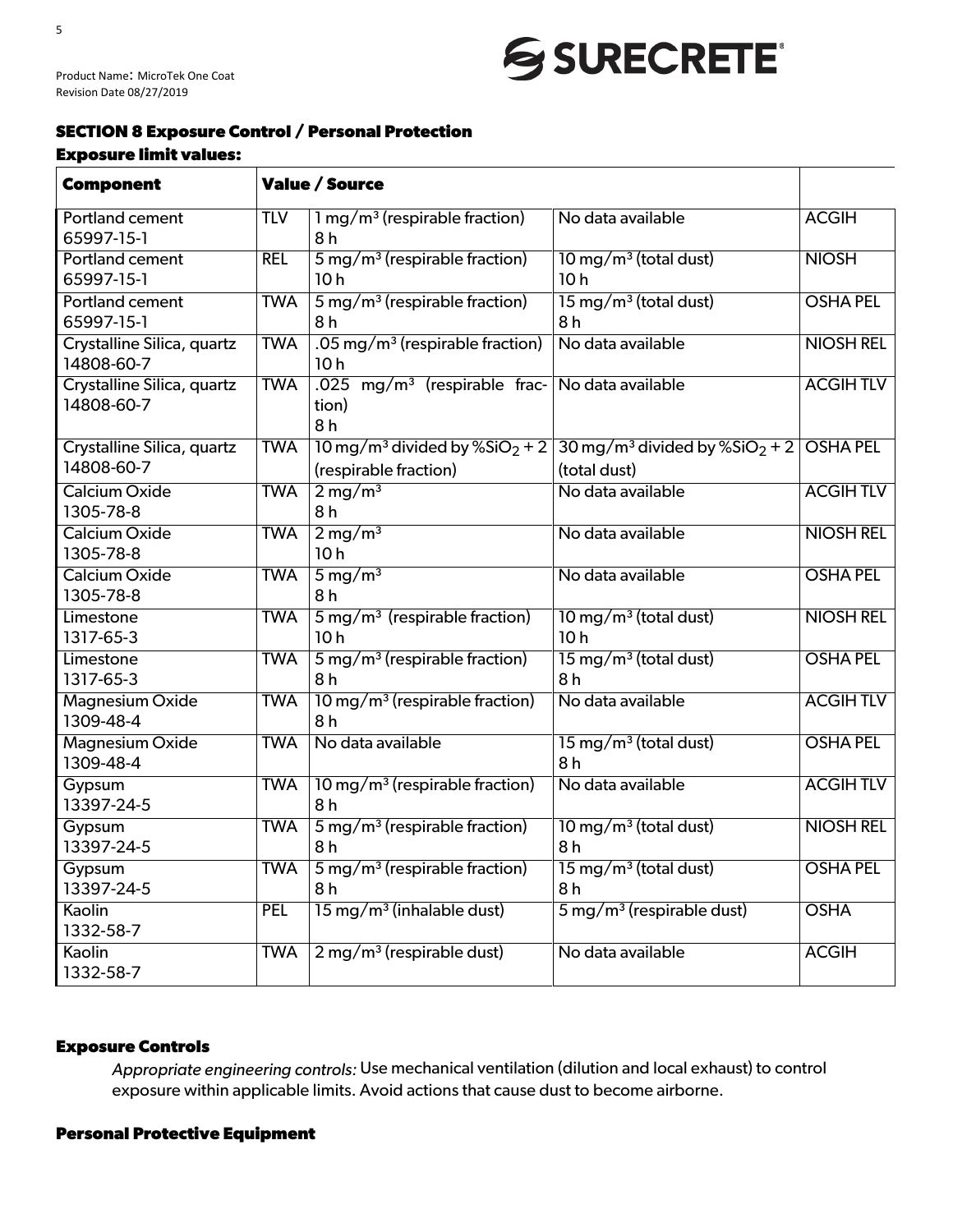

*Eye/face protection:* To prevent eye contact, wear safety glasses with side shields, safety goggles or face shields when handling dust or wet cement. Wearing contact lenses when working with cement is not recommended.

*Skin protection:* Wear impervious clothing to eliminate skin contact. Where needed wear boots that are impervious to water to eliminate foot and ankle exposure. If clothing becomes saturated with wet concrete, it should be removed and replaced with dry clothing. Wear impervious gloves to eliminate skin contact. Do not rely on barrier creams. Periodically wash areas contacted by wet cement or its dry ingredients with pH neutral soap and water. Wash again at the end of work.

*Respiratory protection:* If engineering controls do not maintain airborne contaminant concentrations at a level which is adequate to protect worker health, an approved respirator may be appropriate. Respirator selection, use and maintenance must be accordance with regulatory requirements.

*Hygiene Measures:* Handle in accordance with good industrial hygiene and safety practice. Clean water should always be readily available for skin and (emergency) eye washing. Periodically wash areas contacted by portland cement with a pH neutral soap and clean, uncontaminated water. If clothing becomes saturated with portland cement, garments should be removed and replaced with clean, dry clothing.

**Control of environmental exposure:** Prevent further leakage or spillage if safe to do so. Do not let product enter drains or waterways. Discharge into the environment must be avoided.

**Potential environmental effects:** Not considered to be harmful to aquatic life.

#### **SECTION 9 Physical and Chemical Properties General**

Physical state: powder Color: varies by selection Odor: no distinct odor Odor Threshold: Not available

#### **Safety Data**

pH in water: >11.5 Melting point: Not available Boiling point: Not available Flash point: Not available Freeze Point: Not available Evaporation rate: Not applicable Vapor pressure (mm Hg.): Not applicable Water solubility: 0.1 - 1% Vapor density (air = 1): Not applicable Relative density: 2.65

#### **SECTION 10 Stability and Reactivity**

**Reactivity:** Reacts slowly with water forming hydrated compounds, releasing heat and producing a strong alkaline solution until reaction is substantially complete.

**Chemical stability:** Stable under normal storage conditions.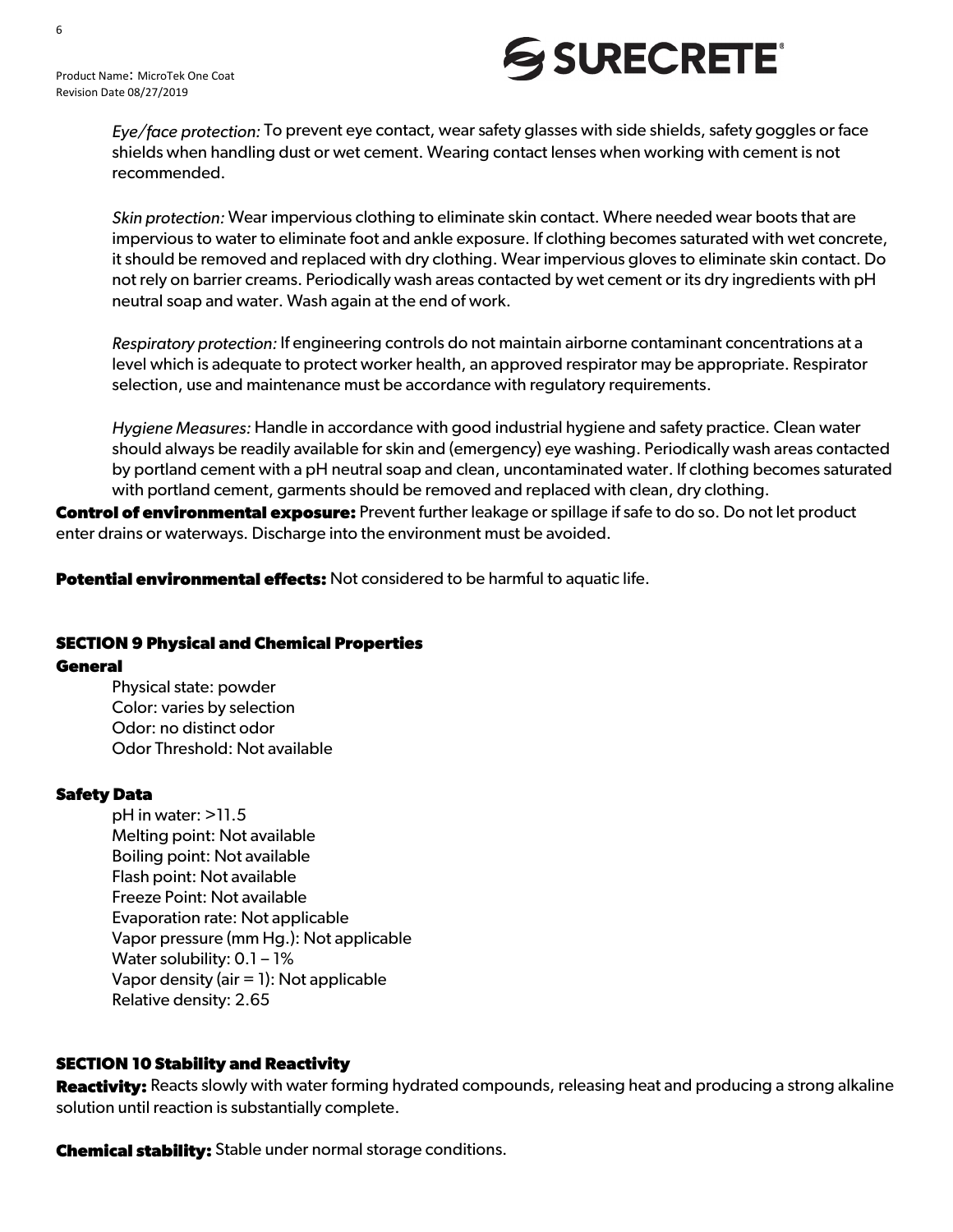

#### **Possibility of Hazardous reactions:** None under normal conditions of storage and use.

**Conditions to avoid:** No specific data.

**Incompatible materials:** Oxidizing materials, acids, aluminum and ammonium salt. Portland cement is highly alkaline and will react with acids to produce a violent, heat-generating reaction. Toxic gases or vapors may be given off depending on the acid involved. Reacts with acids, aluminum metals and ammonium salts. Aluminum powder and other alkali and alkaline earth elements will react in wet mortar or concrete, liberating hydrogen gas. Limestone ignites on contact with fluorine and is incompatible with acids, alum, ammonium salts, and magnesium. Silica reacts violently with powerful oxidizing agents such as fluorine, boron trifluoride, chlorine trifluoride, manganese trifluoride, and oxygen difluoride yielding possible fire and/or explosions. Silicates dissolve readily in hydrofluoric acid producing a corrosive gas — silicon tetrafluoride.

**Hazardous decomposition products:** Under normal conditions of storage and use, hazardous decomposition products should not be produced.

#### **SECTION 11 Toxicological Information Component Information**

| <b>Chemical Name</b>                       | <b>Oral LD50</b>     | <b>Inhalation LC50</b> |
|--------------------------------------------|----------------------|------------------------|
| Crystalline Silica, quartz<br>14808-60-7   | 500 mg/kg (Rat)      | No data available      |
| Limestone<br>1317-65-3                     | $6450$ mg/kg (Rat)   | No data available      |
| Copolymer of vinyl acetate<br>and ethylene | $>$ 2000 mg/kg (Rat) | No data available      |

#### **Acute Toxicity**

| <b>Route of Exposure</b> | <b>Conclusion / Remarks</b>                                                                                                                                   |
|--------------------------|---------------------------------------------------------------------------------------------------------------------------------------------------------------|
| <i>Inhalation</i>        | Contains > 0.1% crystalline silica which can be absorbed into the body by inhalation and<br>may have effects on the lungs, resulting in fibrosis (silicosis). |
| Ingestion                | May cause burns to mouth, throat and stomach.                                                                                                                 |
| <b>Skin</b>              | Dries skin and mucous membranes.                                                                                                                              |
| Eye                      | Slightly irritating, not classified.                                                                                                                          |

**Sensitization:** Does not cause sensitization.

**Mutagenicity:** No data available.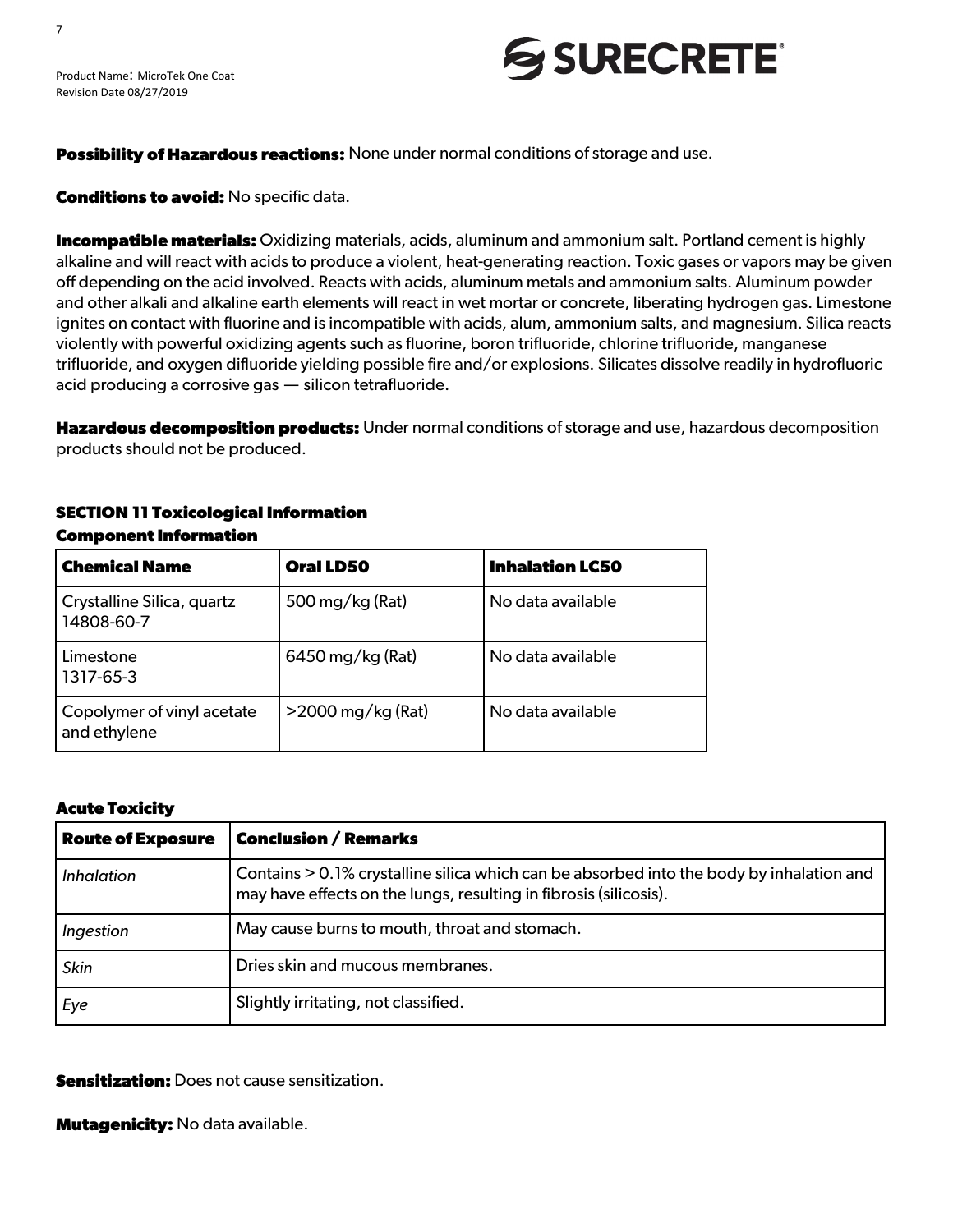

**Carcinogenicity:** This product contains greater than 0.1% crystalline silica which is listed as a Group 1 carcinogen by IARC, a known carcinogen by NTP, OSHA and as A2 suspected human carcinogen by ACGIH.

**Reproductive toxicity:** No data available.

**Specific target organ toxicity- single exposure:** None.

**Specific target organ toxicity- repeated exposure:** Crystalline silica, quartz targets respiratory tract and kidneys (Category 1).

**Aspiration Hazard:** No data available.

#### **SECTION 12 Ecological Information**

| <b>Chemical Name</b>                            | <b>CAS No</b> | <b>Fish</b><br><b>LC50</b>                          | <b>Algae/aquatic plants EC50</b>          | <b>Crustacea EC50</b> |
|-------------------------------------------------|---------------|-----------------------------------------------------|-------------------------------------------|-----------------------|
| Calcium Oxide                                   | 1305-78-8     | Oreochromis niloticus<br>100 mg/L (chronic<br>NOEC) | No data available                         | No data available     |
| Copolymer of vinyl<br>acetate and eth-<br>ylene |               | Cyprinus carpio<br>$>100$ mg/L<br>96 h              | Sludge<br>$>1000 \,\mathrm{mg/L}$<br>0.5h | No data available     |

#### **Persistence and degradability:** No data available.

**Bio accumulative potential:** None

**Mobility in soil:** No data available.

**Other adverse effects:** No data available.

#### **SECTION 13 Disposal Considerations**

**Methods of disposal:** Dispose of contents/container in accordance with local/regional/national/international regulations.

#### **Section 14 Transport Information**

**DOT:** This product is not regulated for transport. **ARD/RID:** This product is not regulated for transport. **IMDG:** This product is not regulated for transport. **IATA:** This product is not regulated for transport.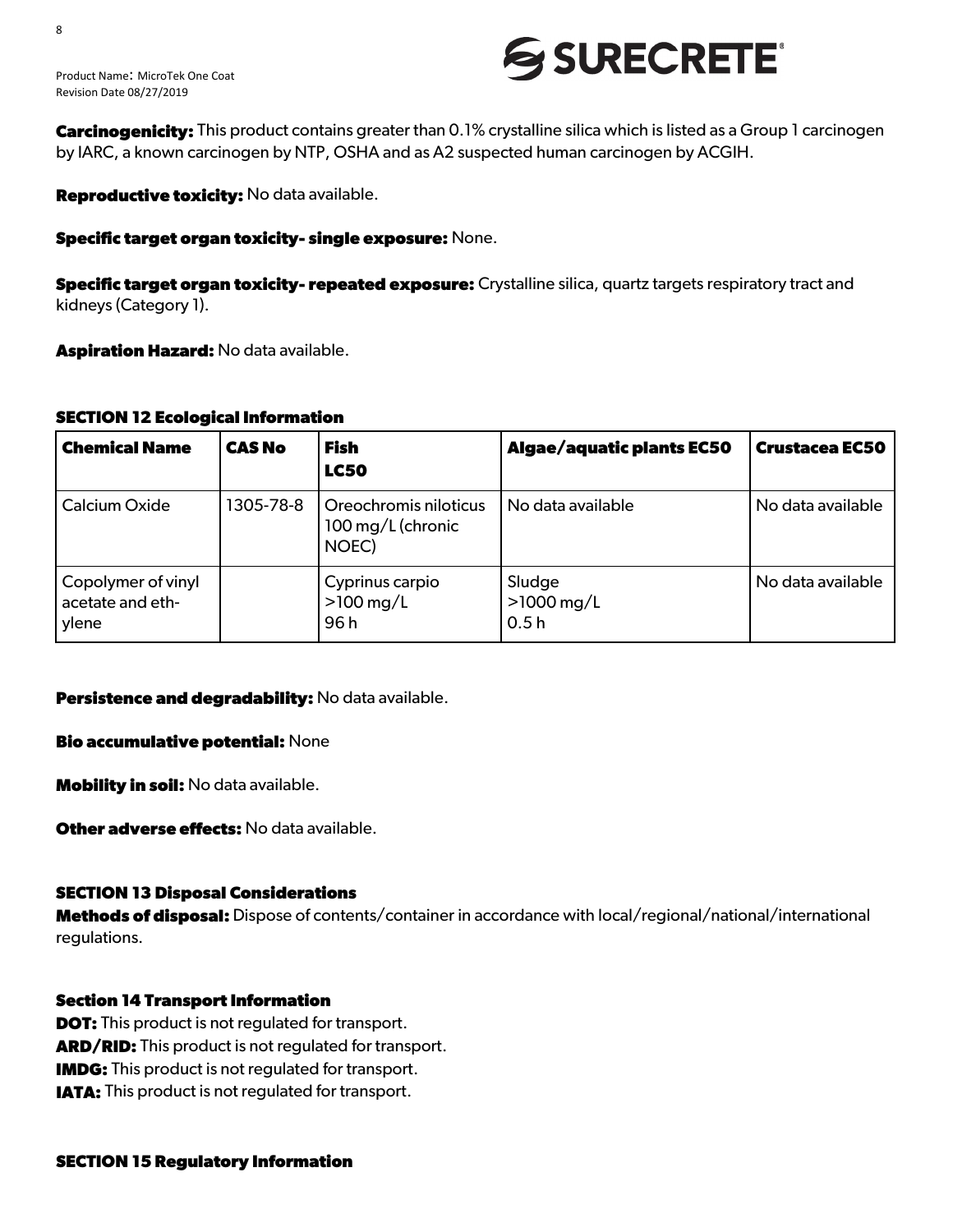

**US federal regulations:** This product is hazardous according to OSHA 29 CFR 1910.1200. All components are on the U.S. EPA TSCA Inventory List.

**TSCA Section 12(b) Export Notification (40 CFR 707, Subpt. D):** Not regulated.

**OSHA Specifically Regulated Substances (29 CFR 1910.1001-1050):** Crystalline Silica, quartz (impurity) (CAS 14808-60-7) Cancer.

#### **CERCLA Hazardous Substance List (40 CFR 302.4):** Not listed

**Superfund Amendments and Reauthorization Act of 1986 (SARA)**

**Hazard Categories:** None

**SARA 302 Extremely hazardous substance:** Not listed.

**SARA 311/312 Hazardous chemical:** Not listed.

Immediate (acute) health hazard Delayed (chronic) health hazard

#### **SARA 313 (TRI reporting):**

Chromium, ion (Cr6+) CAS 8540-29-9 <0.1% Lead (organic and inorganic) <0.1% Nickel Compounds <0.1%

#### **Clean Air Act (CAA) Section 112 Hazardous Air Pollutants (HAPs) List:**

| <b>Chemical</b>      | <b>Upper limit wt. %</b> |
|----------------------|--------------------------|
| Vinyl acetate        | < 0.003                  |
| Acetaldehyde <0.002  |                          |
| Ethyl acetate        | < 0.015                  |
| Acrylamide <0.001    |                          |
| Methanol             | < 0.0025                 |
| Formaldehyde < 0.001 |                          |
|                      |                          |

**Clean Air Act (CAA) Section 112(r) Accidental Release Prevention (40 CFR 68.130):** Not regulated.

**Clean Water Act (CWA) Section 112(r) (40 CFR68.130):** Not regulated. **Clean Water Act (CWA) 307:** Chromium, ion (Cr6+) **Safe Drinking Water Act (SDWA): Not regulated.** 

#### **US state regulations**

#### **US. Massachusetts RTK - Substance List:**

Portland cement (CAS 65997-15-1) Limestone (CAS 1317-65-3) Kaolin (CAS 1332-58-7)

#### **US. New Jersey Worker and Community Right-to-Know Act:**

Portland cement (CAS 65997-15-1) Limestone (CAS 1317-65-3) Gypsum (CAS 13397-24-5)